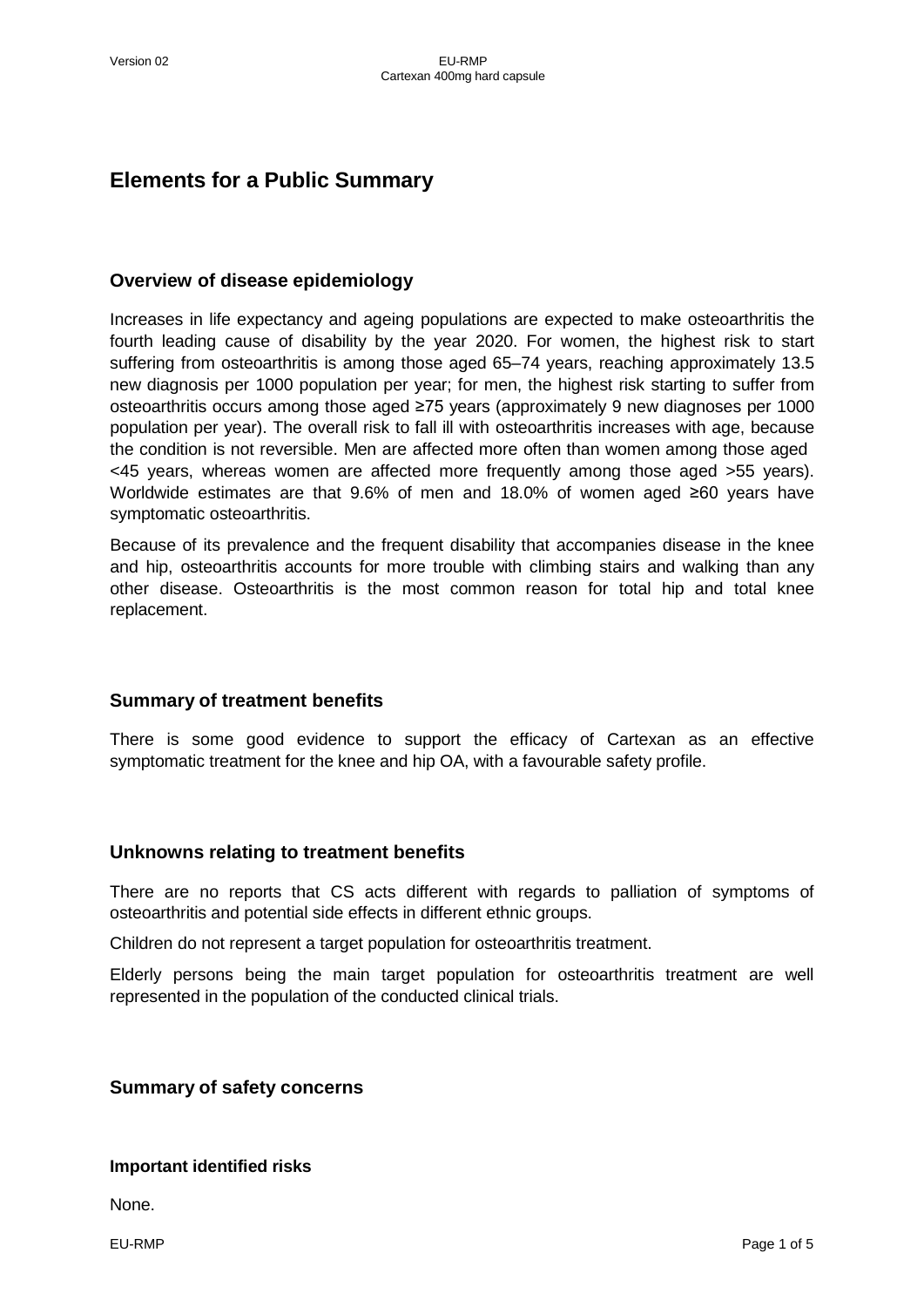### **Important potential risks**

| <b>Risk</b>                          | What is known                                                                                                  | Preventability                                                                                        |
|--------------------------------------|----------------------------------------------------------------------------------------------------------------|-------------------------------------------------------------------------------------------------------|
| Anticoagulation effect               | There have been signs of                                                                                       | Yes, by monitoring for                                                                                |
| (Platelet aggregation<br>inhibition) | platelet aggregation<br>inhibition in rats with<br>substantially higher doses<br>than the recommended<br>ones. | changes in blood coagulation<br>parameters when used at the<br>same time with blood<br>thinning drugs |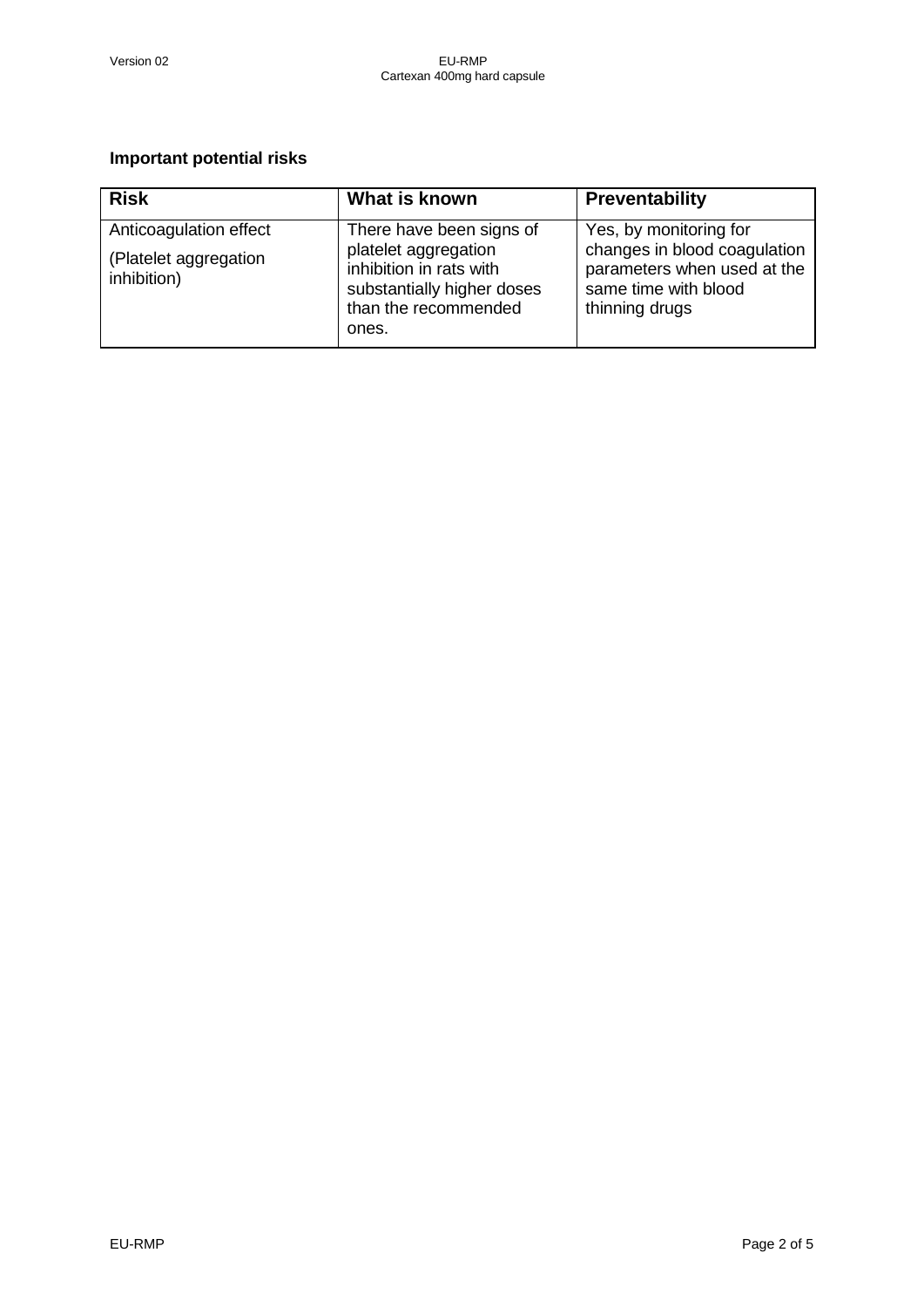| <b>Risk</b>               | What is known                                                                                                                                                                                                                                                                                        | <b>Preventability</b>                                                                                |
|---------------------------|------------------------------------------------------------------------------------------------------------------------------------------------------------------------------------------------------------------------------------------------------------------------------------------------------|------------------------------------------------------------------------------------------------------|
| Nausea                    | Some patients start to suffer<br>from<br>nausea<br>in temporal<br>coincidence<br>with<br>taking<br>Cartexan. As symptoms are<br>usually mild, no action has to<br>taken<br>and<br>treatment<br>be<br>should not be stopped.                                                                          | Yes, sometimes it can<br>disappear by taking the drug<br>after a meal                                |
| Abdominal pain upper      | Some patients start to suffer<br>from abdominal pain upper in<br>temporal coincidence<br>with<br>taking<br>Cartexan.<br>As<br>symptoms are usually mild,<br>no action has to be taken<br>and treatment should not be<br>stopped.                                                                     | Yes, sometimes it can<br>disappear by taking the drug<br>after a meal                                |
| Gastrointestinal disorder | Some patients start to suffer<br>gastrointestinal<br>from<br>disorders<br>in<br>temporal<br>coincidence<br>with<br>taking<br>Cartexan. As symptoms are<br>usually mild, no action has to<br>taken<br>and<br>treatment<br>be<br>should not be stopped.                                                | Yes, sometimes it can<br>disappear by taking the drug<br>after a meal                                |
| Diarrhoea                 | Some patients start to suffer<br>from diarrhoea in temporal<br>coincidence<br>with<br>taking<br>Cartexan. As symptoms are<br>usually mild, no action has to<br>taken<br>and<br>treatment<br>be<br>should not be stopped. This<br>effect is thought to be due to<br>the soaking up of water by<br>CS. | Yes, sometimes it can<br>disappear by taking the drug<br>after a meal                                |
| Erythema                  | Cartexan is CS from non-<br>human sources. Hence there<br>is a potential possibility that<br>allergic reactions such as<br>erythema can develop.                                                                                                                                                     | If you have had allergic<br>symptoms after prior<br>exposure to CS, you should<br>not take Cartexan. |
| Irritant dermatitis       | Cartexan is CS from non-<br>human sources. Hence there<br>is a potential possibility that<br>allergic reactions such as<br>irritant<br>dermatitis<br>can<br>develop.                                                                                                                                 | If you have had allergic<br>symptoms after prior<br>exposure to CS, you should<br>not take Cartexan. |
| Papular skin eruption     | Cartexan is CS from non-<br>human sources. Hence there<br>is a potential possibility that                                                                                                                                                                                                            | If you have had allergic<br>symptoms after prior<br>exposure to CS, you should                       |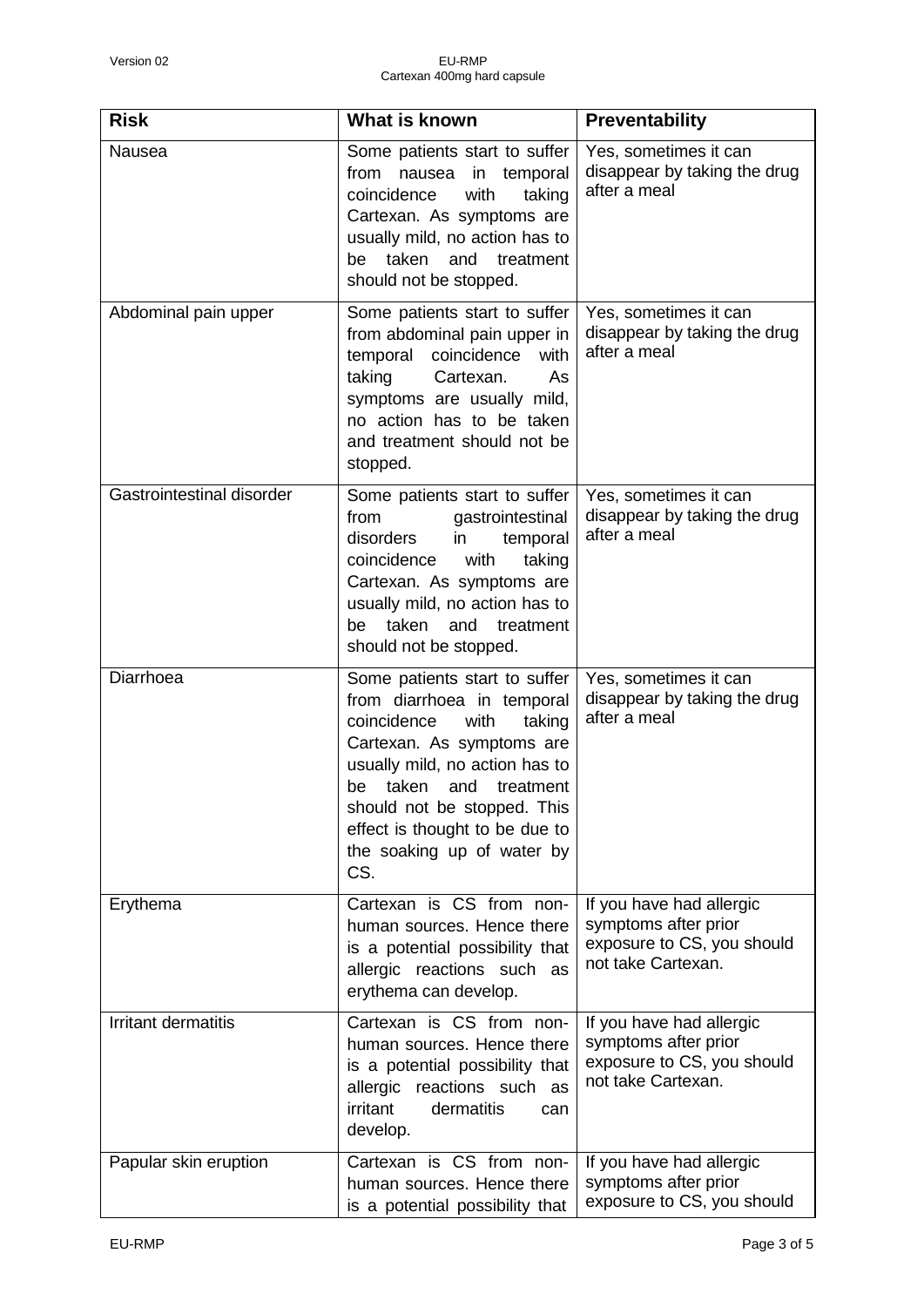| <b>Risk</b>           | What is known                                                                                                                                                                                                                                                                                                    | <b>Preventability</b>                                                                                |
|-----------------------|------------------------------------------------------------------------------------------------------------------------------------------------------------------------------------------------------------------------------------------------------------------------------------------------------------------|------------------------------------------------------------------------------------------------------|
|                       | allergic reactions such as<br>popular skin eruption can<br>develop.                                                                                                                                                                                                                                              | not take Cartexan.                                                                                   |
| Urticaria             | Cartexan is CS from non-<br>human sources. Hence there<br>is a potential possibility that<br>allergic reactions such as<br>urticaria can develop.                                                                                                                                                                | If you have had allergic<br>symptoms after prior<br>exposure to CS, you should<br>not take Cartexan. |
| Eczema                | Cartexan is CS from non-<br>human sources. Hence there<br>is a potential possibility that<br>allergic reactions such<br>as<br>can develop.                                                                                                                                                                       | If you have had allergic<br>symptoms after prior<br>exposure to CS, you should<br>not take Cartexan. |
| Itching<br>(Pruritus) | Cartexan is CS from non-<br>human sources. Hence there<br>is a potential possibility that<br>allergic reactions such as<br>pruritus can develop.                                                                                                                                                                 | If you have had allergic<br>symptoms after prior<br>exposure to CS, you should<br>not take Cartexan. |
| Allergic reaction     | Cartexan is CS from non-<br>human sources. Hence there<br>is a potential possibility that<br>allergic<br>reactions<br>can<br>develop.                                                                                                                                                                            | If you have had allergic<br>symptoms after prior<br>exposure to CS, you should<br>not take Cartexan  |
| Oedema                | In very few patients with<br>comorbidity of cardiac failure<br>and / or renal impairment,<br>some patients may start to<br>suffer from oedema or other<br>signs of water retention in<br>temporal coincidence<br>with<br>taking Cartexan. This effect<br>is known to be due to the<br>soaking up of water by CS. |                                                                                                      |

## **Important missing information**

| <b>Risk</b> | What is known                                                                                                                                                         |
|-------------|-----------------------------------------------------------------------------------------------------------------------------------------------------------------------|
|             | Limited information on use in $\parallel$ It is recommended that patients with impaired hepatic<br>patients with liver impairment   function are monitored carefully. |